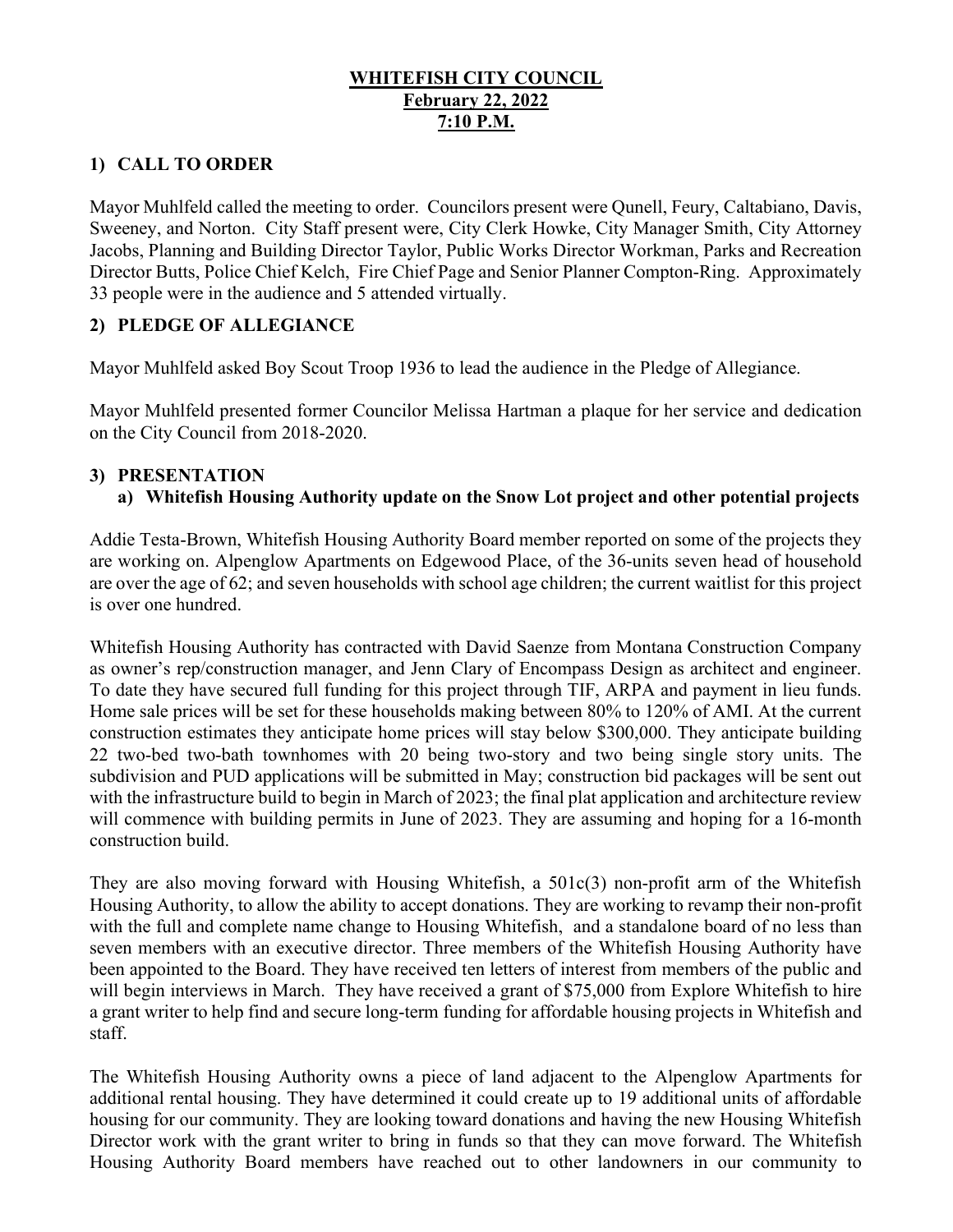Councilor Sweeney asked and Addie stated the units by Alpenglow Apartments will be rental units. Donations can be made through the Whitefish Community Foundation or directly to the Whitefish Housing Authority. Other than the funds for the Snow Lot, they have received less than \$18,000 in donations.

4) COMMUNICATIONS FROM THE PUBLIC– (This time is set aside for the public to comment on items that are either on the agenda, but not a public hearing or on items not on the agenda. City officials do not respond during these comments but may respond or follow-up later on the agenda or at another time. The mayor has the option of limiting such communications to three minutes depending on the number of citizens who want to comment and the length of the meeting agenda)

Rhonda Fitzgerald-412 Lupfer Avenue spoke towards the Viaduct Improvement Project that is on the agenda. She stated this is a really super important project because it not only connects the bike and pedestrian system, but it also integrates the north side of the railroad tracks with the downtown. She hopes the Council can find a little extra money to make this project a huge success. She is sure everyone who walks and bikes it will appreciate it.

Nathan Dugan, 937 Kalispell Avenue addressed rentals and housing as these have been in short supply for a long time. Lately we have seen the small amount of rental housing slowly decrease in numbers. We have also seen tax credit projects recently convert to market rate further reducing the number of affordable rental units in Whitefish. In his opinion, we are not doing a great job at building more. The 2016 Housing Needs Assessment indicated a need for 360 affordable rental units. Since that time only 70 total deed restricted units, and 49 rentals have been built. Since 2013 the City has denied 89 affordable rental units; what would have been at least 48 affordable ownership units and at least 480 total rental units. It is impossible to build affordable units at the pace that we need without the scale of the market rate offerings with which they coexist. The alternative that we have instead decided to go for is building nearly zero percent affordable in a fruitless effort to stop the development. Just 5.9% of the 1,185 units built since 2016 have been affordable. That is notably worse than the voluntary Legacy Homes Program and is a direct result of City Council denying these project so frequently. There is an item on tonight's agenda that proves how challenging it is to build 100 percent affordable projects even with the best intentions. He personally hopes the people who stood at this podium over the past few months and preached that we need a non-profit only solution or a different public private partnership than Mountain Gateway to fix our housing crisis will help Jerry Dunker buy down the cost of his homes and keep them affordable. The Growth Policy, as outdates as it may be, states that care must be taken to assume that affordable housing is close to employment, parks, schools, and commercial services. It states that we will provide affordable housing so that our teachers, police officers, firefighters, sales, and service people and other whose services we depend on can continue to be a part of this community. It is time to stop kicking the can down the road and do something about this now before it really is too late. His opinion is the size of the buildings doesn't matter if there is no one living inside of them.

Mallory Philips, 937 Kalispell Avenue, thanked Councilor Qunell for being the only Councilor willing to speak for the working class and recognizing how past votes may have impacted our current situation. She encourages the Councilors and the public to read the following The Color of Law, Walkable City Rules, Strong Towns A Bottom-Up Revolution to Rebuild America. we need to re-imagine what our neighborhoods looks like. We need to examine where our belief systems about what our neighborhoods should look like come from and figure out if these belief systems protect or harm the character of our community.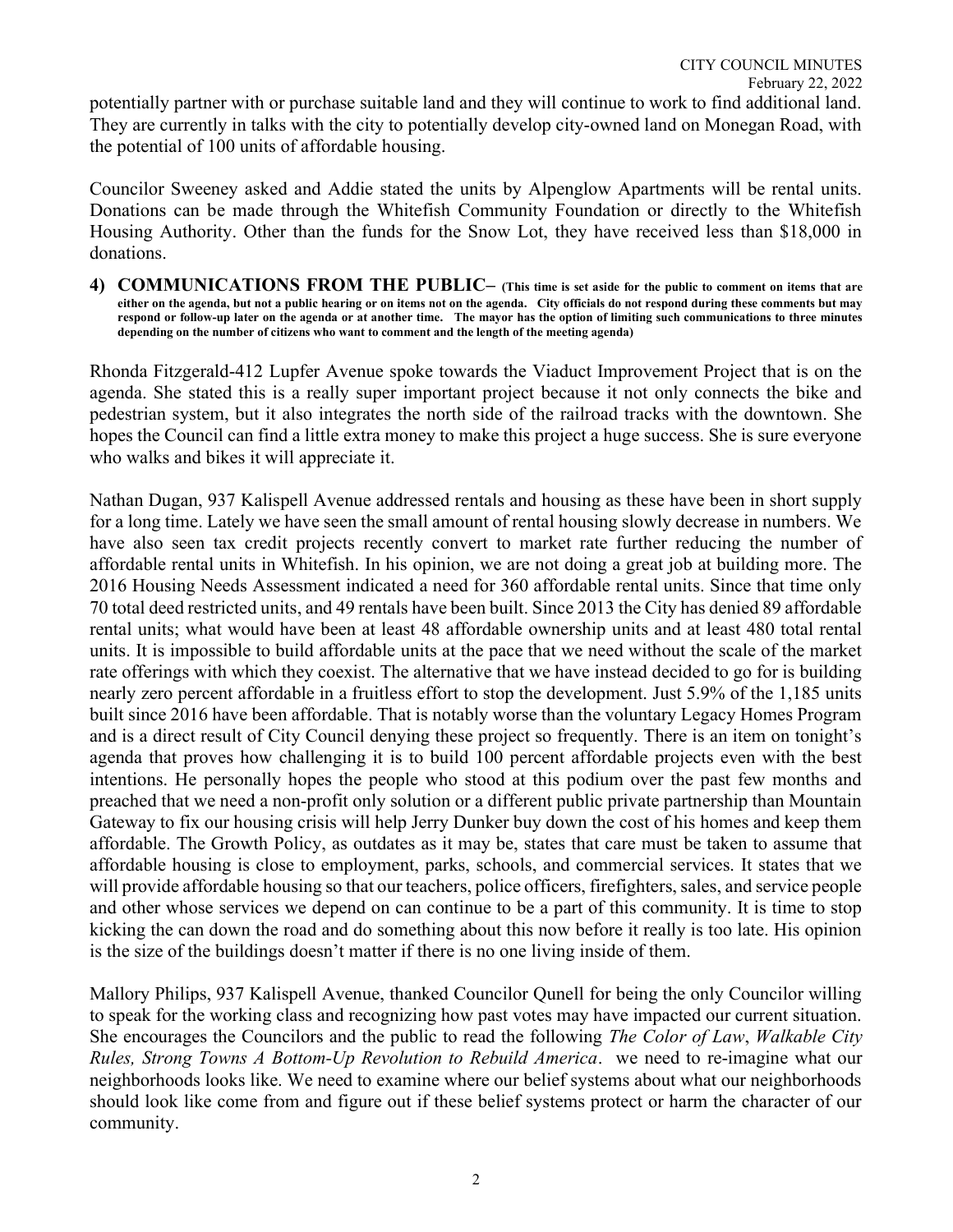Tim Salt, 533 Texas Avenue, has provided a few letters that are provided in the packet pertaining to the Texas Avenue Reconstruction Project, particularly the lighting options. He and his wife are opposed to any new lights on Texas Avenue but do support the proposed bollards only option as a reasonable and flexible solution to enhance public safety and protect to rural character of the neighborhood.

Suki Pfirman, 937 Denver Street, provided a letter and photo that is included in the packet in regard to the Texas Avenue Reconstruction Project. Up to this point the neighborhood has compromised on this project; a lot of them only wanted the sewer system to put in; they didn't ask for a wide bike path, nor streetlights. The survey that was sent out was invalid. It didn't contain the option that many of the neighbors wanted, which is no lights at all. People signed that they wanted bollards because there was no option on the survey for no lights. They signed bollards because that was the least light that would be shown in the area. It is not because they wanted it. it is because there was no other option. They encourage the Council to discuss this and think about having no lights at all.

Tim Strand, 937 Denver Street, prefers the option of no lights on Texas Avenue. Texas Avenue is really a transition zones between rural county and the city. He is asking to keep this part of Whitefish a dark sky in a rural feeling atmosphere.

# 5) COMMUNICATIONS FROM VOLUNTEER BOARDS a) Whitefish Community Library – 2021 Year in Review Report (p.19)

Joey Kositzky, Whitefish Community Library Director, a list of the 2021 Year in Review is provided in the packet on the website. She stated for the tenth year in a row, the library received the Montana State Library Excellent Library Service Award. Through the summer reading challenge, a total of \$1,000 has been donated to the Whitefish Community Center for the Meals on Wheels Program; \$500 from Whitefish Credit Union and \$500 from a private donation. The Library purchased a "Giving Tree" during the holidays, decorated with mittens, gloves, scarves and small toys for kids to pick something off the tree for themselves or to give as a gift for Christmas.

Jessica Malberg, Flathead City-County Health Department Board Member, reported she is the Chair of the Behavior Health Committee. She helped organize a tour with the Great Valley Health Center to look at the in-school clinics that they have established at Evergreen Elementary School and Linderman School. These clinics provide health care to students on campus, help students sign up for Medicaid and other insurance programs and provide mental health services. They also stopped by the Heart Locker which provides resources to housing insecure students and youth. This is very important because we have a lot of students in our community that are living in cars, SRO, or with other families. This program provides them clothing and resources.

- 6) CONSENT AGENDA (The consent agenda is a means of expediting routine matters that require the Council's action. Debate does not typically occur on consent agenda items. Any member of the Council may remove any item for debate. Such items will typically be debated and acted upon prior to proceeding to the rest of the agenda. Ordinances require 4 votes for passage – Section 1-6-2 (E)(3) WCC)
	- a) Minutes from February 7, 2022, Regular Session (p.23)
	- b) Consideration of a request for an amendment to the Amended Declaration of Unit Ownership and Declaration of Covenants, Conditions and Restrictions Establishing and Governing the Lodge at Whitefish Lake (p.33)

Councilor Sweeney made a motion, seconded by Councilor Qunell to approve the Consent Agenda. Councilor Caltabiano made corrections to the February 7, 2022, minutes; page 6, Councilor Caltabiano made a motion, seconded by Councilor Norton to deny Ordinance No. 22-02the proposed PUD and accepting the Findings of Fact of the Planning Board. Councilor Caltabiano stated the PUD has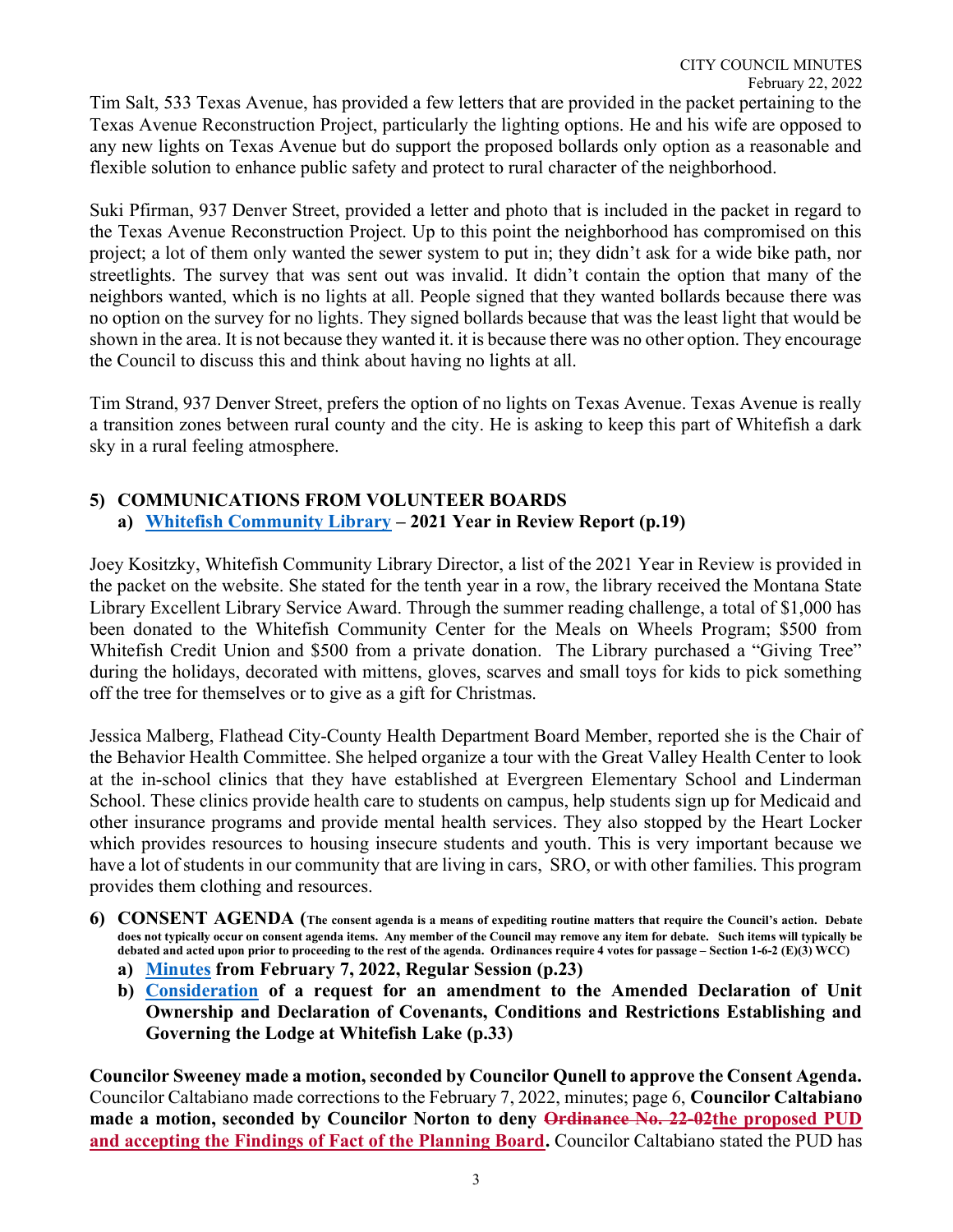become an issue about affordability of housing. The Planning Board addressed every Finding of Fact and accepting Findings #1,3,5,6,8 and 9; and not accepting Findings #2,4,7,10,11,12,13 and 14. He believes this city needs to keep moving long-term planning in zoning legislature legislating to make sure there is room for workforce housing. He believes the issue should be separated from the PUD. With that reason he is going with the recommendation of the Planning Board.

#### The motion to approve the Consent Agenda as amended carried.

- 7) PUBLIC HEARINGS (Items will be considered for action after public hearings) (Resolution No. 07-33 establishes a 30-minute time limit for applicant's land use presentations. Ordinances require 4 votes for passage – Section 1-6-2 (E)(3) WCC))
	- a) Ordinance No. 22- ; An Ordinance amending the Whitefish City Code to add Article Y, Chapter 2, Title 11 to establish the WB-T zoning district (Business Transitional District), as an implementation of the Highway 93 South Corridor Plan (WZTA 22-01) (First Reading) MOVED FROM FEBRUARY 7, 2022 PUBLIC HEARING (p.46)

Planning and Building Director Dave Taylor presented his staff report and provided a PowerPoint that is appended to the packet on the website. There were no comments from the public at the Planning Board meeting. The Planning Board recommended unanimously to approve the proposed text amendment as written. Staff received written public comment since the Planning Board meeting that are provided in the packet on the website.

Discussion followed between Council and Staff; when the City receives a petition to annex, it has been the City's practice to designate the city zoning equivalent to the county zoning. If a property petitions for annexation, it is Council's responsibility to decide on its merits according to statutory language whether or not to accept the petition. Staff has added enough into the conditional use category that we will capture most of the things that are bigger in that category to have to go through a conditional use process to mitigate some of the impacts. The intent is to try to make it palatable enough so someone would at least consider trying to get on city services.

Mayor Muhlfeld opened the Public Hearing.

Mayre Flowers, Citizens for a Better Flathead, via Webex, 135 Main Avenue, Kalispell, provided written comment that is included in the packet. The city has a lot of commercial and capacity to add more commercial. By adopting this zone, you are inviting commercial uses that are not appropriate and have long been debated in the corridor. Whitefish Council has the ability to say no to a petition to annex. Council also has the ability of having a concept plan and might be something to consider for this corridor. She thinks Council has to really set a large vision what it is the city needs and wants. It is also time for council and county commissioners to talk about how to do a better job of planning for housing and creating a vision of something other than drip-strip commercial along the highway corridors connecting the three cities. The proposal tonight is not ready for final adoption. She provided a list of undefined uses in her written comments. She thinks council needs to go back and think about revising the plan to emphasize housing and to define the kind of uses more clearly that are appropriate in this area. She urges the council to table this and to bring it into a broader community discussion.

Rhonda Fitzgerald, 412 Lupfer Avenue, via Webex, stated she has commented repeatedly on this transition zone at many corridor planning meetings. She continues to be very troubled by it because it continues to be evident to her that it is just more of the same. She cannot see how this proposal is anything but that. It is just planned suburban sprawl, community commercial sprawl. We are in serious need of housing, but we are not in serious need of more commercially zoned property. She agrees with the cartoon that was provided in the op-ed, it is sustainable development and not good planning.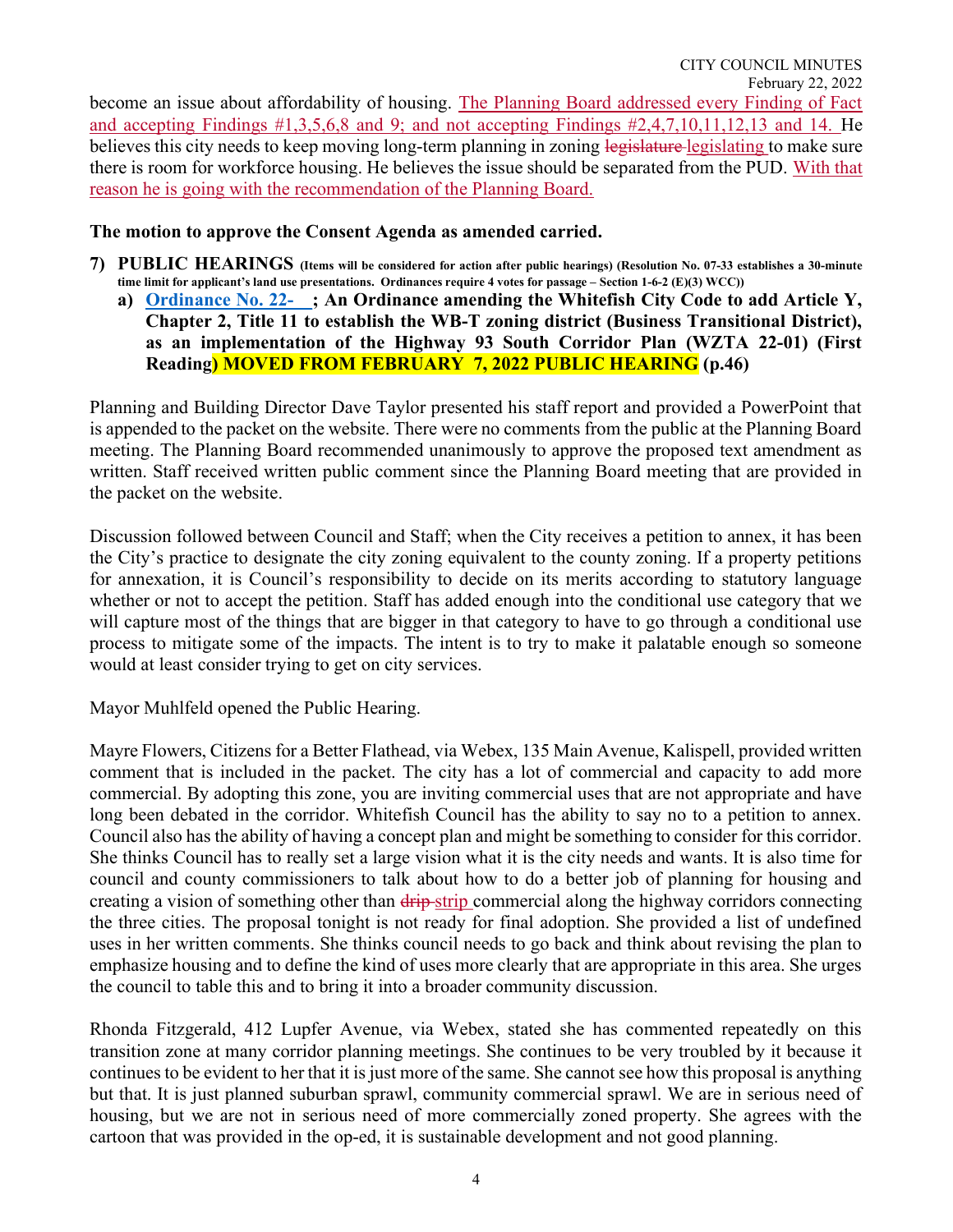There being no further public comment, Mayor Muhlfeld closed the Public Hearing and turned the matters over to the Council for their consideration.

### Councilor Caltabiano made a motion to approve WZTA 22-01, the Finding of Fact in exhibit 'B' and the language in exhibit 'A' as recommended by the Whitefish Planning Board on January 20, 2022. The motion failed for a lack of a second.

Councilor Qunell asked if we do adopt this then at least the planning staff has some guidance as to what they can expect somebody to annex under? Director Taylor stated there are parameters laid out on what types of uses are acceptable, which ones are going to face a lot of scrutiny and they are going to have to make sure they are meeting our criteria. Not just those standards but our other criteria of what we expect.

Councilor Feury stated we are in a little bit of a tough spot. We have to be cognizant of the fact that there are 55 permitted uses currently in the WB-4, of those 55 uses, six would require services only. That means there is probably another 49 uses out there. There is a lot of other things that are going to happen out there that don't require services and don't require us to approve an annexation. There is some zoning on the ground today, most of them are pretty unpleasant. He is uncomfortable with some of the specific uses. He wonders if scale, bulk and massing can be addressed through a little bit more stringent set of design standards? It is pretty much mostly commercial out there right now. He does think we need to do something with a commercial component because it is already out there. We have to have a certain amount of attraction for them to want to come for annexation and get on services which would allow us to have some design standards, and some say over what happens. There are some specific uses he is not comfortable with. He would like to encourage housing in that corridor.

Councilor Feury made a motion, seconded by Councilor Sweeney to postpone this agenda item to March 7, 2022, keeping the Public Hearing closed. The motion carried on a 5-1 vote, Councilor Caltabiano voting in opposition.

b) Ordinance No. 22-02; An Ordinance amending the Conditions of Approval of the Trail View Planned Unit Development (First Reading) **MOVED FROM FEBRUARY 7, 2022** PUBLIC HEARING (p.75)

Senior Planner Wendy Compton-Ring presented her staff report that is provided in the packet on the website.

Mayor Muhlfeld opened the Public Hearing.

Ben Johnson, 813 Trail View Way, supports Jerry Dunker, developer of Trail View Subdivision and his dedication to the Trail View neighborhood. Aside from the federally supported low-income housing projects, Trail View has offered more deed restrictive units than any other development of Whitefish and is all privately funded. Although he does not want to see the deed restrictions removed from these ten units the reality of this project penciling may necessitate some creative solutions. Over the last couple of months, he has heard a lot of people saying they are fully supportive of workforce and affordable housing particularly in areas like Monegan Road and expressing the interest and invoking public-private partnerships in meeting that need. This is an opportunity for the members of this community to step up with that support to guarantee that those last ten units of Trail View can remain permanently deed restricted and show Jerry we have his back as he looks down the road at the next housing opportunities for this community.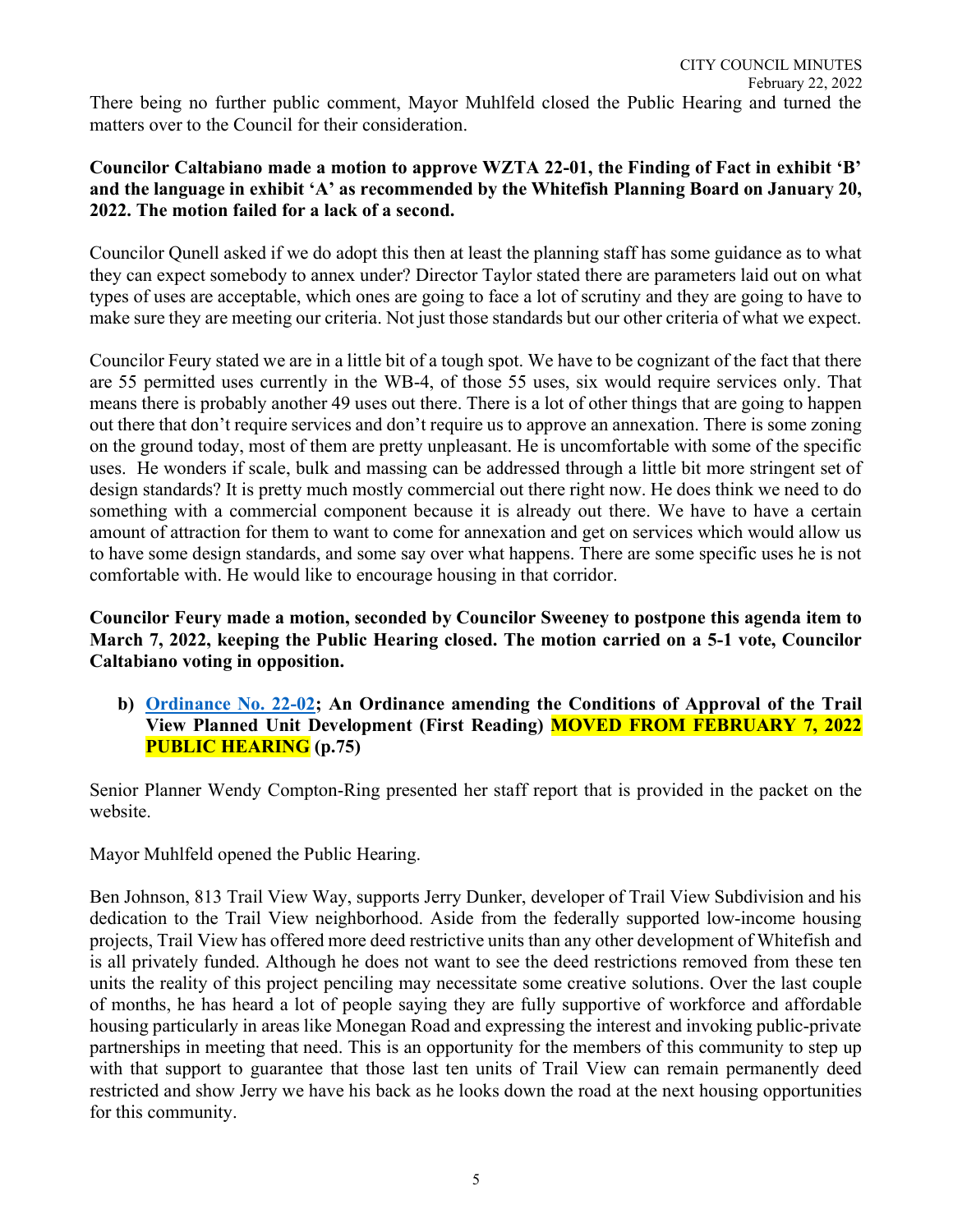Jerry Dunker, 84 Armory Road, provided an update that is appended to the packet on the website. As of March 1, 2022, there are 22 homeowners, the average sale price is \$315,522. There are 7 homes under contract or construction with the average sale price of \$329,714. There are 4 non-qualified buyers; and 25 qualified buyers. There are 14 qualified and approved buyers on the waitlist with 36-139% AMI. The average sale price for a single-family home increased 30% in 2021 to \$1,366,612. Trailview sales price have increased an average of 7.2% since April 2020. The lowest priced single-family home currently for sale in Whitefish is \$799,000 for an 896 square foot home.

There being no further public comment, Mayor Muhlfeld closed the Public Hearing and turned the matters over to the Council for their consideration.

Councilor Caltabiano made a motion, seconded by Councilor Norton to consider the applicants request for amending Condition number 21, Ordinance No. 22-02. Councilor Sweeney asked and Councilor Caltabiano stated the motion includes changing the Findings of Facts as proposed in the staff report. Councilor Caltabiano stated this is how it is done. This is how the city works together with private enterprise and donors so that we finally can offer more affordable housing. The motion carried.

# c) Ordinance No. 22-03 An Ordinance amending Whitefish City Code Title 7, Public Ways and Property, Chapter 3, Public Parks and Grounds (First Reading) (p.98)

Parks and Recreation, and Community Services Director Maria Butts presented her staff report that is provided in the packet on the website.

Mayor Muhlfeld opened the Public Hearing. There being no public comment, Mayor Muhlfeld closed the public hearing and turned the matters over to the Council for their consideration.

Councilor Sweeney made a motion, seconded by Councilor Caltabiano to adopt Ordinance No. 22- 03 An Ordinance amending Whitefish City Code Title 7, Public Ways and Property, Chapter 3, Public Parks and Grounds (First Reading). The motion carried.

Mayor Muhlfeld called for a recess at 9:10 p.m. and reconvened at 9:18 p.m.

# 8) COMMUNICATIONS FROM PUBLIC WORKS

a) Consideration to award the engineering contract for the Viaduct Improvement Project (p.106)

Public Works Director Craig Workman presented his staff report that is provided in the packet on the website.

Councilor Feury made a motion, seconded by Councilor Norton to award the engineering contract to WGM Group for the Viaduct Improvement Project. Councilor Feury assumed that we have \$250,000 and when we go through the engineering process and the design process that we are going to get as much as we can for our \$250,000. The motion carried.

# b) Consideration of approval for final design for Texas Avenue Reconstruction Project and authorization to Bid (p.133)

Director Workman presented his staff report that is provided in the packet on the website.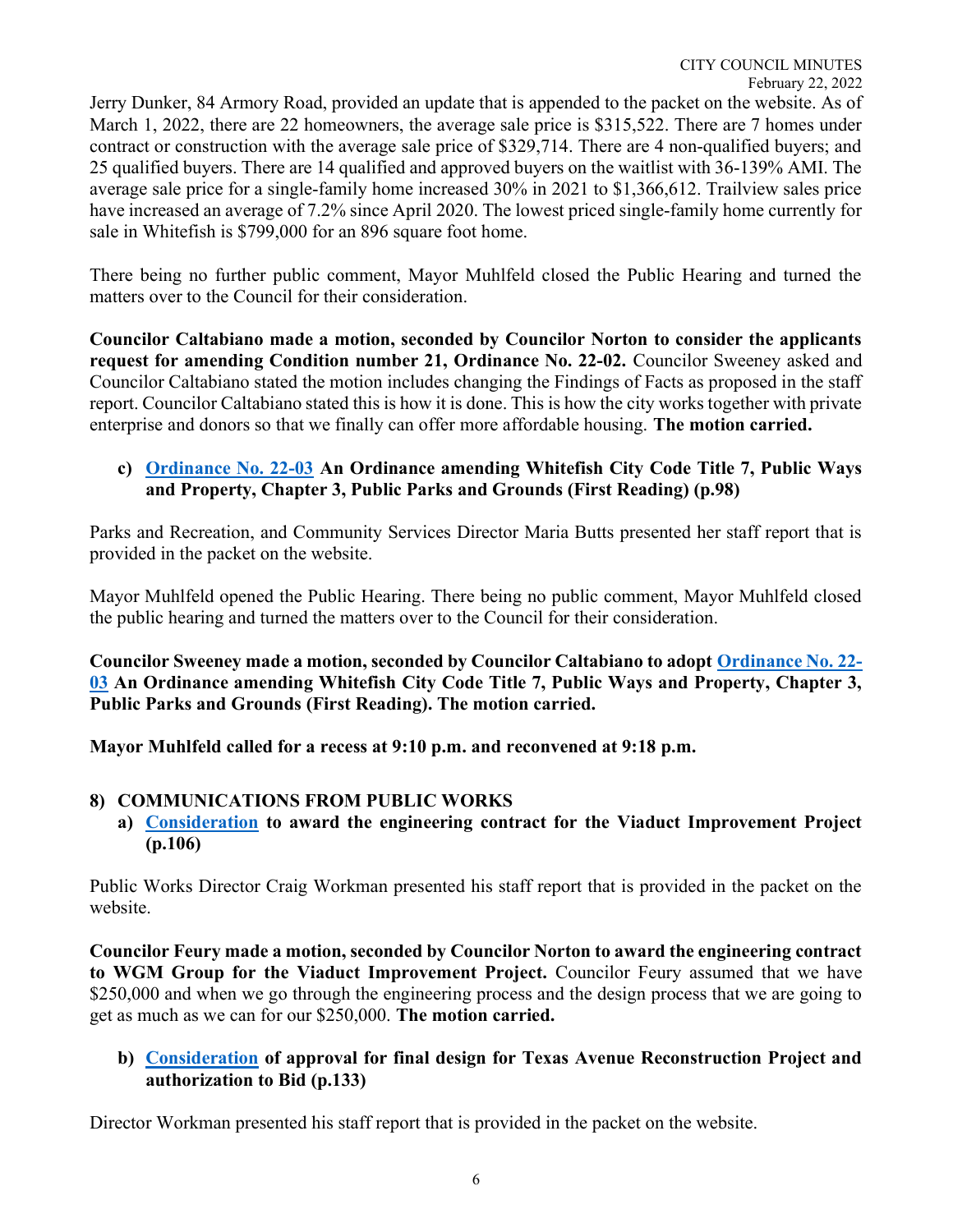Councilor Davis made a motion, seconded by Councilor Norton to accept design presented incorporating option 3, which is standard city streetlights at intersections with bollards spaced in between. Councilor Davis stated he is one of the recipients of streetlights in his front yard, and stated we have to consider the fact that this part of town is very rural, but it is also a part of town that may develop further as time goes on. In his opinion, option #3 seems to be a good middle ground. It allows to maintain streetlights at key intersections, and it significantly reduces the total amount of lights that are shining over the road by the use of the bollards. Councilor Sweeney is conflicted in supporting the motion, particularly since the neighborhood does not want these lights. Councilor Qunell asked and Director Workman stated Council's direction was to install conduit and bases for future streetlight addition in the Lone Pine Subdivision. That is an opportunity here as well. There wasn't a shared use path that went in with Lone Pine, there was just a sidewalk, and it is not deemed a collector roadway to move as much traffic as Texas Avenue. It is recommended by the manufacturer that bollard lights be placed about three times as frequently on 60-foot centers as opposed to 180-foot centers. Director Workman stated he would substitute the bases between the intersections with bollard lights at the standard 180-foot spacing. The motion carried.

### 9) COMMUNICATIONS FROM CITY MANAGER

a) Written report enclosed with the packet. Questions from Mayor and Council? (p.199)

None

### b) Other items arising between February 16th through February 22<sup>nd</sup>

City Manager Smith congratulated Bridger Kelch as the new Chief of Police.

# c) Review and consideration of the annual 2021 Impact Fee Report (p.200)

City Manager Smith presented the annual 2021 Impact Fee Report that is provided in the packet on the website.

# Councilor Caltabiano made a motion, seconded by Councilor Sweeney to accept the annual 2021 Impact Fee Report. The motion carried.

# 10) COMMUNICATIONS FROM MAYOR AND CITY COUNCILORS

Councilor Caltabiano is saddened that the Whitefish Housing Authority has only collected \$18,000 on top of \$75,000 that the CVB has donated. The CVB acts as a non-profit managing bed tax money and grants and is a private business collecting around \$800,000 that are going to be devolved into promoting tourism outside of Whitefish. He understands that the mandate of the WCVB is to promote tourism. He struggles with the fact that probably we should think and discuss if those \$800,000 would have been better spent on top of the \$75,000 that was donated to the Whitefish Housing Authority. Mayor Muhlfeld stated that the WCVB's proposed budget will be presented to the Council in the next two months.

Councilor Qunell stated he is hopeful we have a lot of great people in this community that are willing to dig in to do some hard work to provide more housing for the workforce in this community so that we keep the people who want to work and live here and provide a place for them to do that. He does believe firmly that is what has made this town great.

Councilor Sweeney wanted to thank the Scouts for coming. He commended Director Taylor and Planning Compton-Ring for doing what Council asked in regard to the Highway 93 South zoning. Unlike some of the comments that were received, we will never get any opportunity for any of those